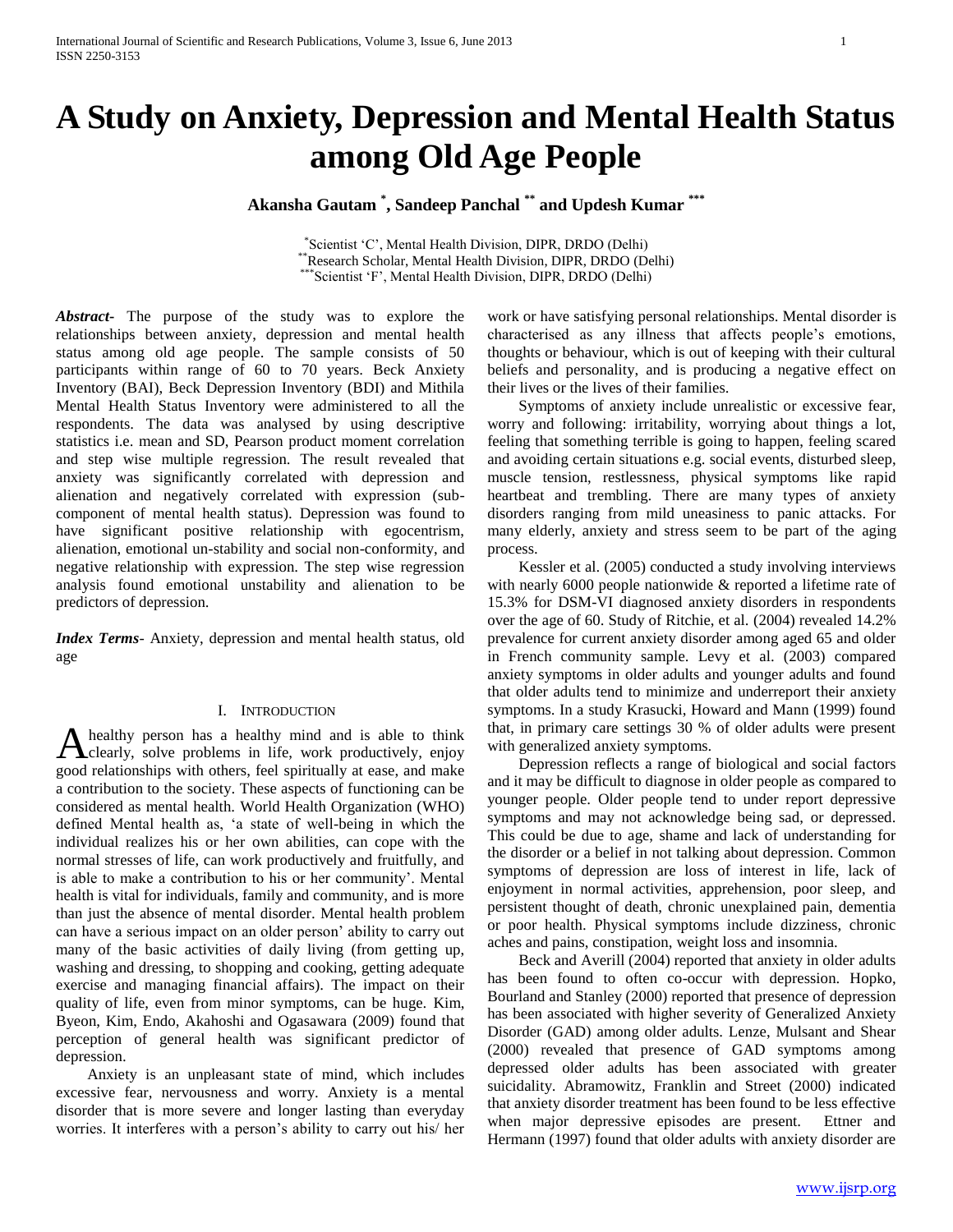less likely than older adults with depression, dementia, or any other mental disorder to receive treatment from a mental health professional. Naomi, Marlyne and Patricia (1991) conducted a study with a sample size of 1007 young adults by using the National Institute of Mental Health Diagnostic Interview Schedule. They concluded that persons with nicotine dependence had higher rates of major depression and anxiety disorders. The purpose of the present study was to explore the relationship between anxiety and depression with the mental health status among old people. It was hypothesized that anxiety shows positive relation with depression and will be positively correlated with emotional un-stability **(**Mental Health Status). It was further hypothesized that depression would have negative relationship with expression **(**Mental Health Status).

### II. METHOD

*Sample* The sample consisted of 50 participants, who were selected from urban population of NCR. It was sample of convenience selected by approaching the participants at their house. Participants were selected in the range of 60-70 years old and all the participants were free of any severe medical illness, were able to communicate well and understand instructions. An informed consent was taken from all the participants and confidentiality was ensured.

#### *Procedure*

 The appropriate instructions were directly administered on target sample for obtaining the data. It was ensured that the participants had understood the method of responding for the tests. Thereafter scoring was done according to the manual. The scores were statistically analyzed in the light of 'descriptive statistics', correlation and regression analyses.

 The following psychometric tools were used for the collection of data in the present study.

 **Beck Anxiety Inventory (BAI; Beck & Steer, 1990):** The BAI is a 21-item self report questionnaire that lists symptoms of the anxiety. The respondent is asked to rate how much each symptom has bothered him/her in the past week. The symptoms are rated on a four –point scale, ranging from ''not at all'' (0) to "severely" (3). The instrument has excellent internal consistency (alpha= .92) and high test-rest reliability = .75 (Beck & Steer, 1990).

**Beck Depression Inventory (BDI; Beck 1991):** 

The Beck Depression Inventory is a 21item self report scale measuring depression. The internal consistency of the BDI ranges from .73 to .92, with a mean of .86. The BDI demonstrates high internal consistency, with alpha coefficient of .86 and .81 for psychiatric and no psychiatric patients. The BDI has split-half reliability coefficient of .93.

 **Mithila Mental Health Status Inventory (MMHSI; Anand Kumar and Giridhar P. Thakur 1984):** The MMHST Inventory is a 50 item self-report scale measuring the mental health status of the people. The responses were to be obtained on a five point response format. This inventory has five sub-scales viz, Egocentrism, Alienation, Expression, Emotional Unstability and Social non-conformity. Reliability co-efficient of the MMHSI scales ranged from .74 to .88 with reference to internal consistency and .73 to .89 in test re-test stability.

## III. RESULTS AND DISCUSSION

 The present study was conducted on anxiety, depression and mental health status among old age people. The obtained data were analysed by applying descriptive statistics i.e. mean and SD, and Pearson's Product Moment method of correlation. Regression analysis was conducted with mental health status as the predictor variable and depression as the outcome variable.

#### *Measures*

**Table 1: Correlation Matrix of Mental Health Status with Depression and Anxiety**

|                                   | <b>Anxiety</b> | <b>Depression</b> | <b>Egocentris</b><br>m | <b>Alien</b><br>ation | <b>Expression</b> | <b>Emotional</b><br>un-stability | <b>Social Non-</b><br>conformity |
|-----------------------------------|----------------|-------------------|------------------------|-----------------------|-------------------|----------------------------------|----------------------------------|
| <b>Anxiety</b>                    | 1              | $.42**$           | .23                    | $.37**$               | $-49**$           | $.37**$                          | .05                              |
| <b>Depression</b>                 |                | $\mathbf{1}$      | $.49**$                | $.69**$               | $-.57**$          | $.72**$                          | $.34*$                           |
| Egocentrism                       |                |                   | $\mathbf{1}$           | $.41**$               | $-42**$           | $.46**$                          | $.37**$                          |
| <b>Alienation</b>                 |                |                   |                        | 1                     | $-73**$           | $.76**$                          | $.49**$                          |
| <b>Expression</b>                 |                |                   |                        |                       | 1                 | $-71**$                          | $-.24$                           |
| <b>Emotional un-</b><br>stability |                |                   |                        |                       |                   | $\mathbf 1$                      | .26                              |
| <b>Social Non-</b><br>conformity  |                |                   |                        |                       |                   |                                  | $\mathbf{1}$                     |
| <b>Mean</b>                       | 25.70          | 22.74             | 28.62                  | 25.92                 | 22.76             | 35.70                            | 27.22                            |
| SD <sub>1</sub>                   | 9.28           | 6.50              | 4.12                   | 4.00                  | 5.31              | 5.00                             | 4.05                             |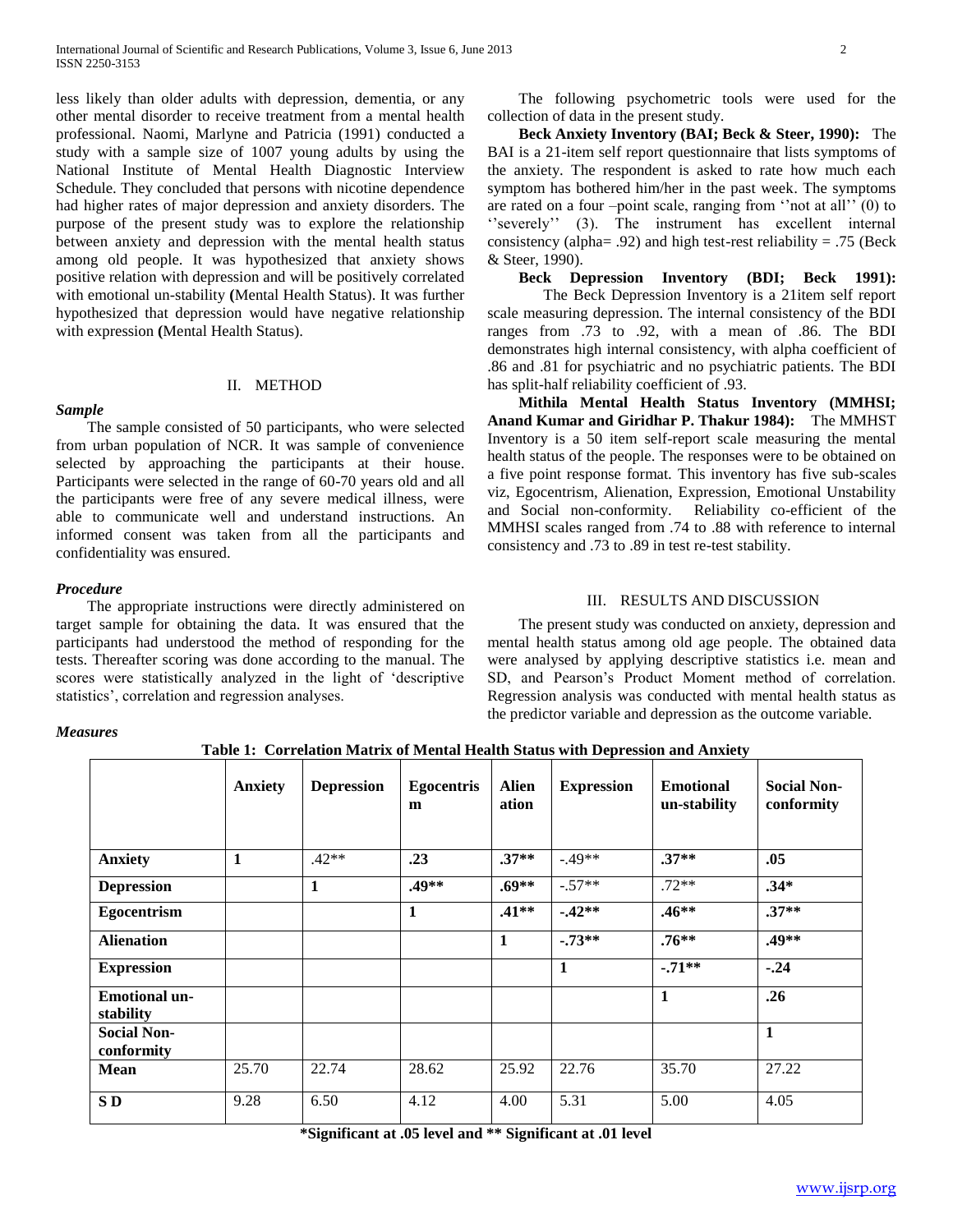Table 1 represents correlation matrix of anxiety, depression and mental health status variables. It shows that there is positive meaningful correlation between anxiety and depression with correlation coefficient of .42 which is significant at .01 level. It means that people with high anxiety have high level of depression. Anxiety is found to be positively correlated with alienation (.37) and emotional un-stability (.37) which are significant at .01 levels. The correlation between anxiety and expression is found to be negative with a correlation coefficient of -.49 which is significant at .01 levels. It reflects that highly anxious people would have low level of expression. Further, anxiety was found to be non-significant with egocentrism and social non-conformity.

 Depression is found to be positively correlated with egocentrism (.49), alienation (.69) and emotional un-stability (.72) which is significant at .01 level. The relationship between depression and social non conformity is found to be positively correlated (.34) at .05 level. On the other hand negative association is found in depression and expression with a correlation coefficient of -.57 which is significant at .01 levels. It indicates that depressive people lack in expression.

| Variable                   | R   | R   | $R^2$ Change | F     | p    |
|----------------------------|-----|-----|--------------|-------|------|
| Emotional Un-<br>stability | .72 | .52 | .52          | 53.18 | .001 |
| Alienation                 | .75 | .57 | .05          | 5.17  | .001 |
|                            |     |     |              |       |      |

**Table 2 Step wise Regression Analysis: Dependent variable (Depression)**

 Table 2 shows the stepwise regression analysis. The predictor measure of emotional un- stability accounts for 52 % variance in depression. (R = 72, R  $^{2}$  = 53) F value is equal to 53.18 which is significant at .001 level. It may be interpreted that emotional unstablity appropriately predicts depression. The second predicator measure of alienation accounts only 5% variance in depression (R = .75, R  $^{2}$  = .57) F value is equal to 5.17 which is significant at .001 level. It indicated that alienation is predictor of depression.

 The study explores an important area pertaining to mental health status of the elderly residing in urban area. Anxiety is a warning sign for depression in elderly and depression is the most common mental health problem in older people. The relationship between anxiety and depression is found to be positive in the present study. Byrne and Pachana (2010) have also reported that there is a positive relationship between depression and anxiety among old people. They also found that depression leads to cognitive decline and dementia. Schultz, Moser, Bishop and Ellingrod (2005) demonstrated that older adults (age 55 and older) with clinically significant anxiety show poorer cognitive functioning as measured by the RBANS, a measure of general cognitive function.

 On mental health status's subscale, anxiety was found to be non significant with egocentrism and social non conformity. People high on egocentrism have difficulty in identifying or sympathizing with other people in family and society. In old age stage, people start thinking that the society has changed so much and feel a distance from the social system. On the other hand a positive association was found between anxiety and alienation and emotional un-stability. It indicates that high anxiety old people have high level of alienation and emotional unstability. Results shows that people high depression have high level of alienation. The correlation between anxiety and expression is found to be negative. It indicates that depressive people do not open with others and found less expressive. Basic behavioral, psychophysiological, and neuroimaging research in emotion processing suggests that emotion expression changes with aging. Lawton and Kleban (1993) found distinctly different factor structures for self-reported affect in young, middle aged and older individuals.

 The correlation between depression and expression is found negative and reveals that depressive old age people are less expressive and do not share thoughts and feelings with others. The result indicates that the person high in depression shows high alienation, high emotional stability and high egocentrism. Alienation and emotional unstability are found to be predictors of depression in the present study.

 This study, while valuable, has some limitations. First, this study was conducted on small sample size and data was collected from limited area. Thus the results may not generalize to other sample with different characteristic. Another limitation is that study has not emphasised on gender difference which is considered an important variable. An additional limitation is some of the participants were retired and some were working which may effect the mental health of a person. Future studies might be focused on larger sample size with respect to the old age population especially in gender difference and socio-cultural context.

#### **REFERENCES**

- [1] Abramowitz, J. S, Franklin, M. E, Street, G. P, Kozak, M., & Foa, E. (2000). Effect of comorbid depression on response to treatment for obsessive compulsive disorder. *Behaviour Therapy, 31*, 517-528.
- [2] Beck, J. G., & Averill, P. M. (2004). Older adults. In D. Mennon, R. Heimberg, C. Truk (Eds.), *Generalized Anxiety Disorder: Advances in research and practice*. New York: NY, Guilford Press, 409-433.
- [3] Byrne, G. J., & Pachana, N. A. (2010). Anxiety and depression in the elderly: do we know any more? *Current opinion in psychiatry*, *23* (6), 504- 9.
- [4] Ettner, S. L., & Hermann, R. C. (1997). Provider specialty choice among Medicare beneficiaries treated for psychiatric disorders. *Health Care Financing Review, 18*(3), 43-59.